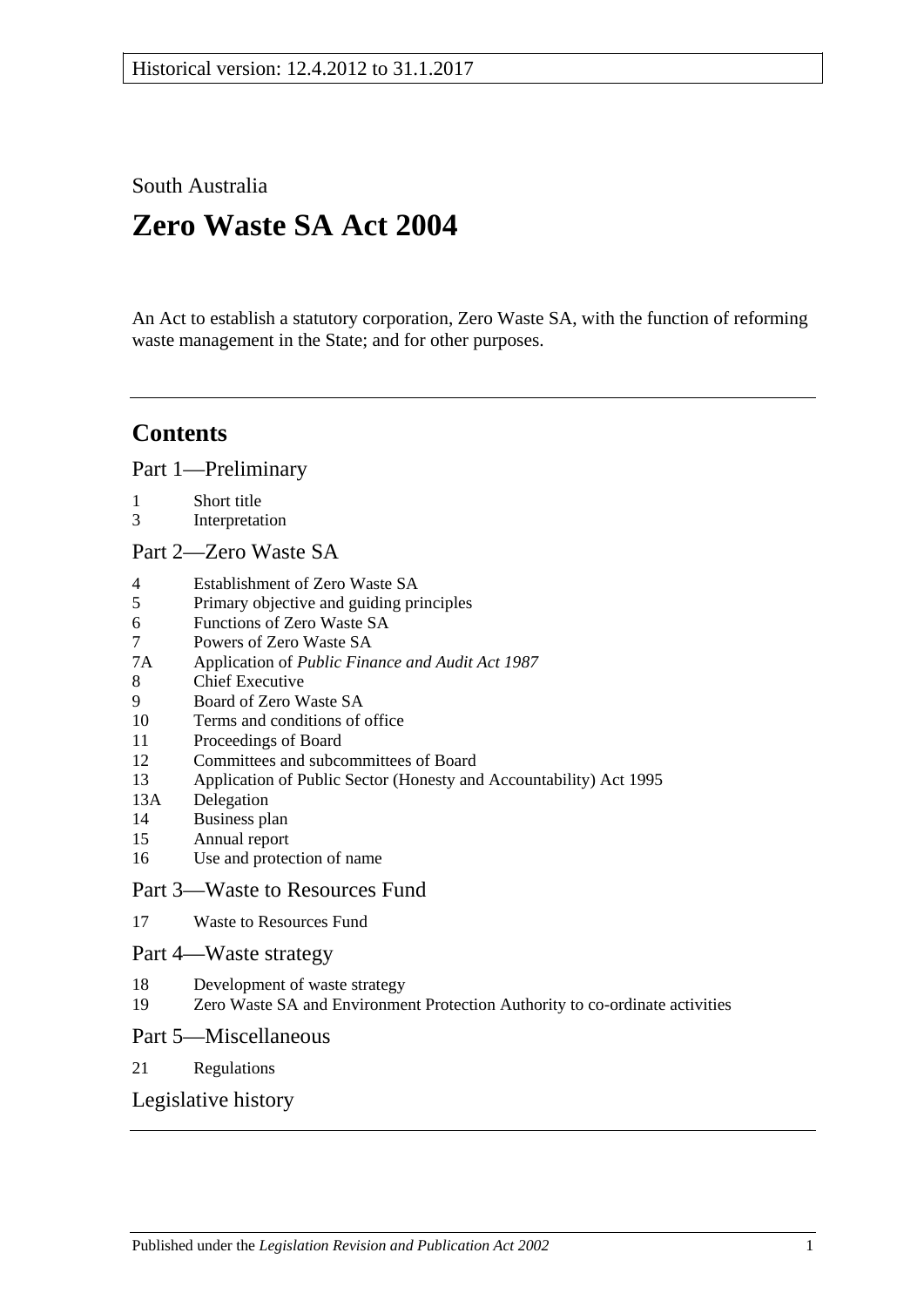# <span id="page-1-0"></span>**The Parliament of South Australia enacts as follows:**

# **Part 1—Preliminary**

#### <span id="page-1-1"></span>**1—Short title**

This Act may be cited as the *Zero Waste SA Act 2004*.

### <span id="page-1-2"></span>**3—Interpretation**

(1) In this Act—

*appointed member* of the Board means a member of the Board appointed by the Governor;

*Board* means the Board of Zero Waste SA established as the governing body of Zero Waste SA under [section](#page-4-0) 9;

*waste* has the same meaning as in the *[Environment Protection Act](http://www.legislation.sa.gov.au/index.aspx?action=legref&type=act&legtitle=Environment%20Protection%20Act%201993) 1993*;

*waste management hierarchy*—see [subsection](#page-1-5) (2);

*waste strategy*—see [Part 4;](#page-9-0)

*Waste to Resources Fund*—see [Part 3;](#page-8-0)

*Zero Waste SA*—see [Part 2.](#page-1-3)

- <span id="page-1-5"></span>(2) In this Act, a reference to the *waste management hierarchy* is a reference to an order of priority for the management of waste in which—
	- (a) avoidance of the production of waste; and
	- (b) minimisation of the production of waste; and
	- (c) reuse of waste; and
	- (d) recycling of waste; and
	- (e) recovery of energy and other resources from waste; and
	- (f) treatment of waste to reduce potentially degrading impacts; and
	- (g) disposal of waste in an environmentally sound manner,

are pursued in order with, first, avoidance of the production of waste, and second, to the extent that avoidance is not reasonably practicable, minimisation of the production of waste, and third, to the extent that minimisation is not reasonably practicable, reuse of waste, and so on.

# <span id="page-1-3"></span>**Part 2—Zero Waste SA**

#### <span id="page-1-4"></span>**4—Establishment of Zero Waste SA**

- (1) *Zero Waste SA* is established.
- (2) Zero Waste SA—
	- (a) is a body corporate with perpetual succession and a common seal; and
	- (b) is capable of suing and being sued in its corporate name; and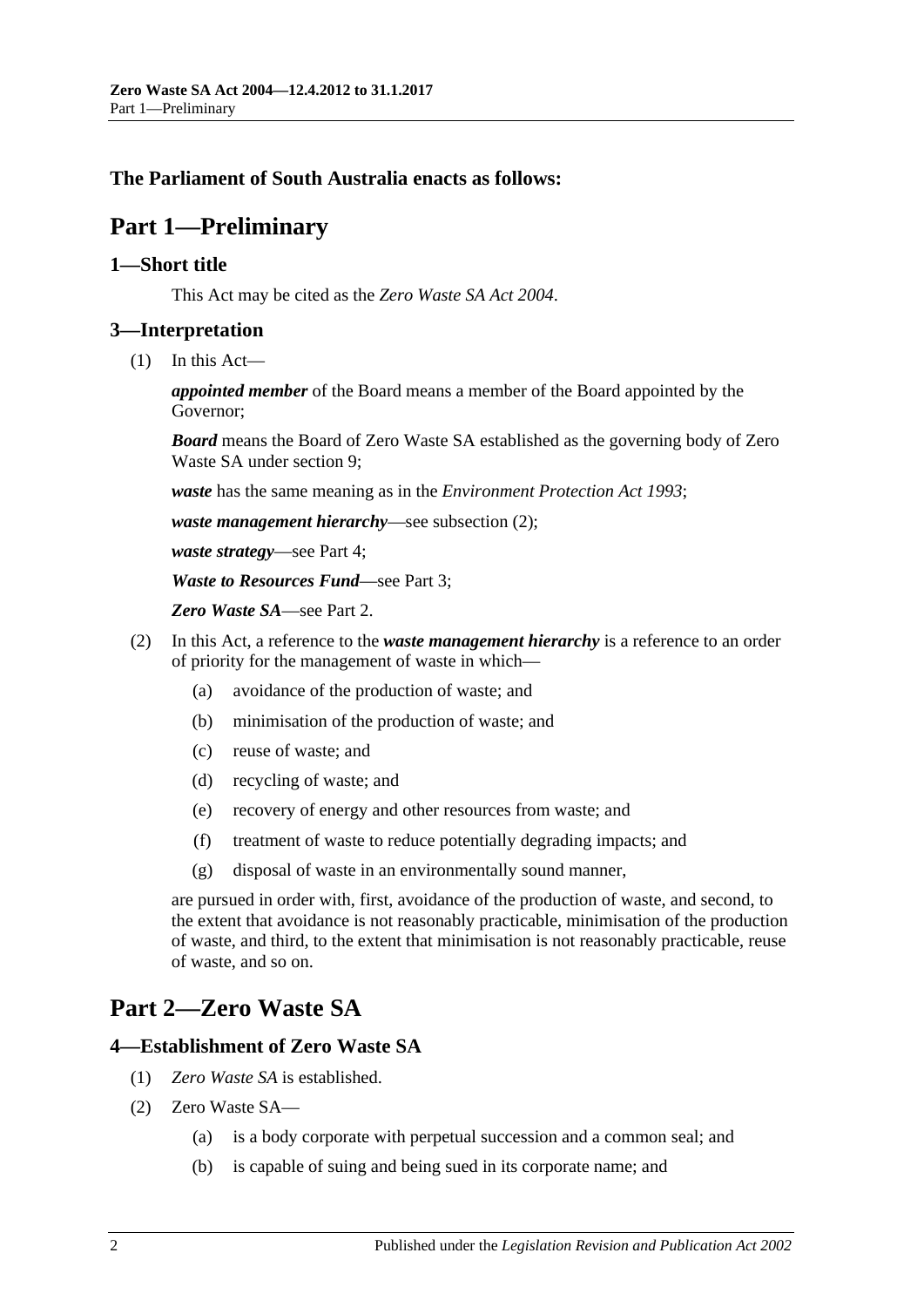- (c) is capable of acquiring, holding or dealing with real or personal property in its corporate name; and
- (d) has the functions and powers assigned or conferred by or under this Act.
- (3) Zero Waste SA is an instrumentality of the Crown and holds its property on behalf of the Crown.
- (4) In the exercise of its powers, functions or duties, Zero Waste SA is subject to the direction of the Minister except in relation to the making of a recommendation or report to the Minister.
- (5) Any direction given to Zero Waste SA by the Minister must be in writing.

#### <span id="page-2-0"></span>**5—Primary objective and guiding principles**

- (1) The primary objective of Zero Waste SA is to promote waste management practices that, as far as possible—
	- (a) eliminate waste or its consignment to landfill; and
	- (b) advance the development of resource recovery and recycling; and
	- (c) are based on an integrated strategy for the State.
- (2) Zero Waste SA, is, in the exercise of its functions, to be guided by—
	- (a) the waste management hierarchy; and
	- (b) the principles of ecologically sustainable development as set out in section 10 of the *[Environment Protection Act](http://www.legislation.sa.gov.au/index.aspx?action=legref&type=act&legtitle=Environment%20Protection%20Act%201993) 1993*; and
	- (c) best practice methods and standards in waste management; and
	- (d) the principle that government waste management policies should be developed through a process of open dialogue with local government, industry and the community in which local government, industry and the community are encouraged to contribute to decision making.

#### <span id="page-2-1"></span>**6—Functions of Zero Waste SA**

The functions of Zero Waste SA are—

- (a) to develop, co-ordinate and contribute to the implementation of government policy objectives in respect of—
	- (i) waste management for regions, industry sectors or material types; and
	- (ii) public and industry awareness and education in relation to waste management; and
	- (iii) programs for the prevention of litter and illegal dumping; and
	- (iv) market development for recovered resources and recycled material; and
- (b) to develop, adopt and administer the waste strategy for the State; and
- (c) to monitor and assess the adequacy of the waste strategy and its implementation; and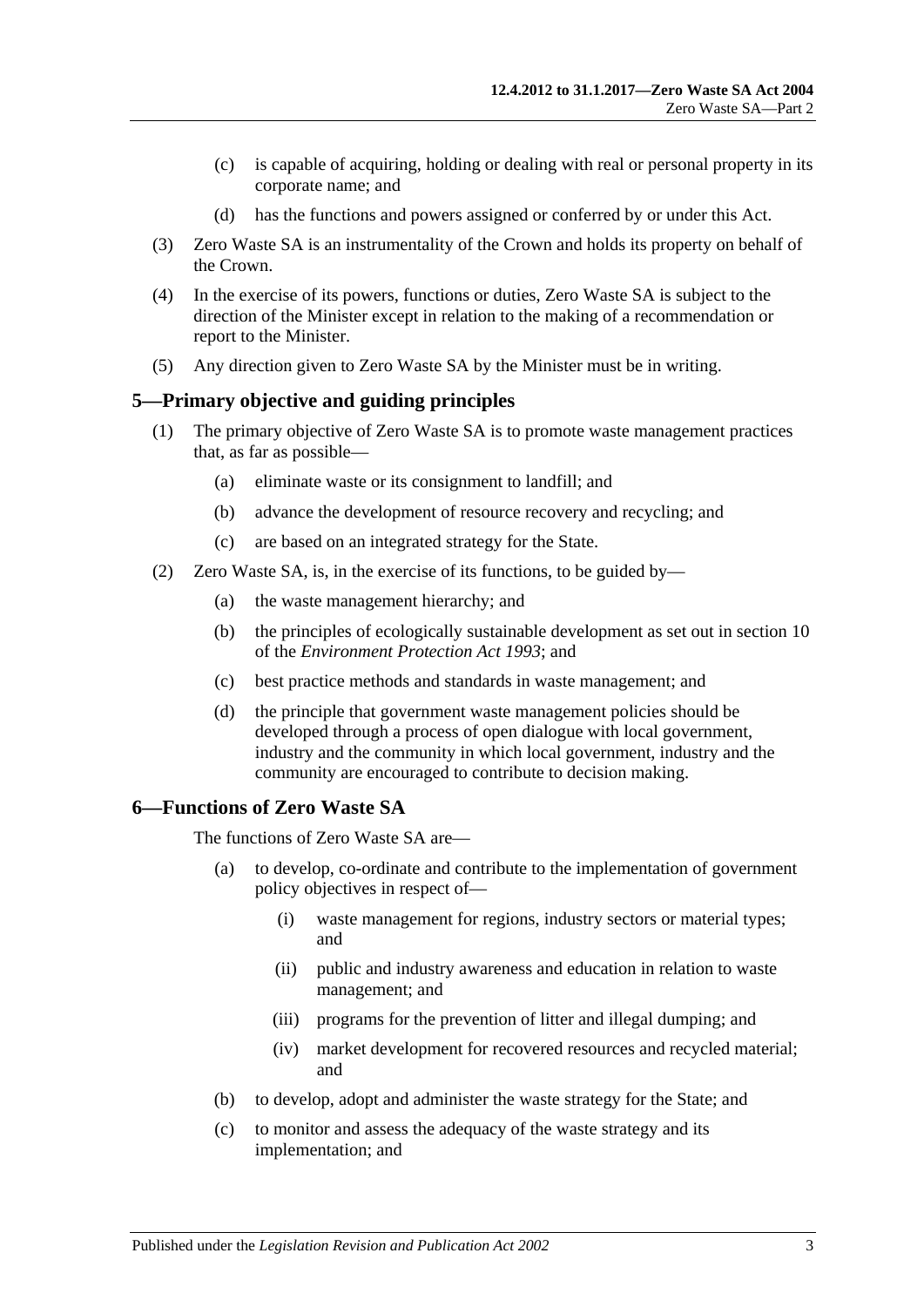- (d) to provide assistance to local councils with arrangements for regional waste management; and
- (e) to contribute to the development of waste management infrastructure, technologies and systems; and
- (f) to commission, support and collaborate on research into waste management practices and issues; and
- (g) to advise the Minister from time to time about the amount to be charged by way of the levy under section 113 of the *[Environment Protection Act](http://www.legislation.sa.gov.au/index.aspx?action=legref&type=act&legtitle=Environment%20Protection%20Act%201993) 1993*;
- (h) to advise the Minister about any matter referred to it by the Minister or any matter it sees fit to advise the Minister on in connection with its responsibilities under this Act; and
- (i) such other functions as may be conferred on it by this Act or any other Act, or as may be assigned to it by the Minister.

### <span id="page-3-0"></span>**7—Powers of Zero Waste SA**

Zero Waste SA may exercise any powers that are necessary or expedient for, or incidental to, the performance of its functions and in particular—

- (a) may obtain expert or technical advice from a person on such terms and conditions as it thinks  $fit$  and
- (b) may, under an arrangement established by the Minister administering an administrative unit of the Public Service, make use of the services or staff of that administrative unit.

### <span id="page-3-1"></span>**7A—Application of** *Public Finance and Audit Act 1987*

Nothing in this Act will be taken to exclude the application of the *[Public Finance and](http://www.legislation.sa.gov.au/index.aspx?action=legref&type=act&legtitle=Public%20Finance%20and%20Audit%20Act%201987)  [Audit Act](http://www.legislation.sa.gov.au/index.aspx?action=legref&type=act&legtitle=Public%20Finance%20and%20Audit%20Act%201987) 1987* with respect to the performance or exercise of the functions or powers of Zero Waste SA (including in connection with the management, investment and application of the Waste to Resources Fund).

### <span id="page-3-2"></span>**8—Chief Executive**

- (1) The office of Chief Executive of Zero Waste SA is established.
- (2) The Chief Executive is, subject to the control and direction of the Board, responsible for giving effect to the policies and decisions of the Board.
- (3) The Chief Executive will be appointed by the Governor, on conditions determined by the Governor, for a term, not exceeding 7 years, specified in the instrument of appointment and, at the expiration of a term of appointment, is eligible for re-appointment.
- <span id="page-3-3"></span>(4) The Governor may appoint a person (on terms and conditions determined by the Governor) to act in the office of Chief Executive of Zero Waste SA.
- (5) A person appointed to act in the office of the Chief Executive under [subsection](#page-3-3) (4)—
	- (a) may act in that office during a temporary absence of the Chief Executive or while the office of the Chief Executive is temporarily vacant; and
	- (b) has, while so acting, all the powers, duties and functions of the Chief Executive.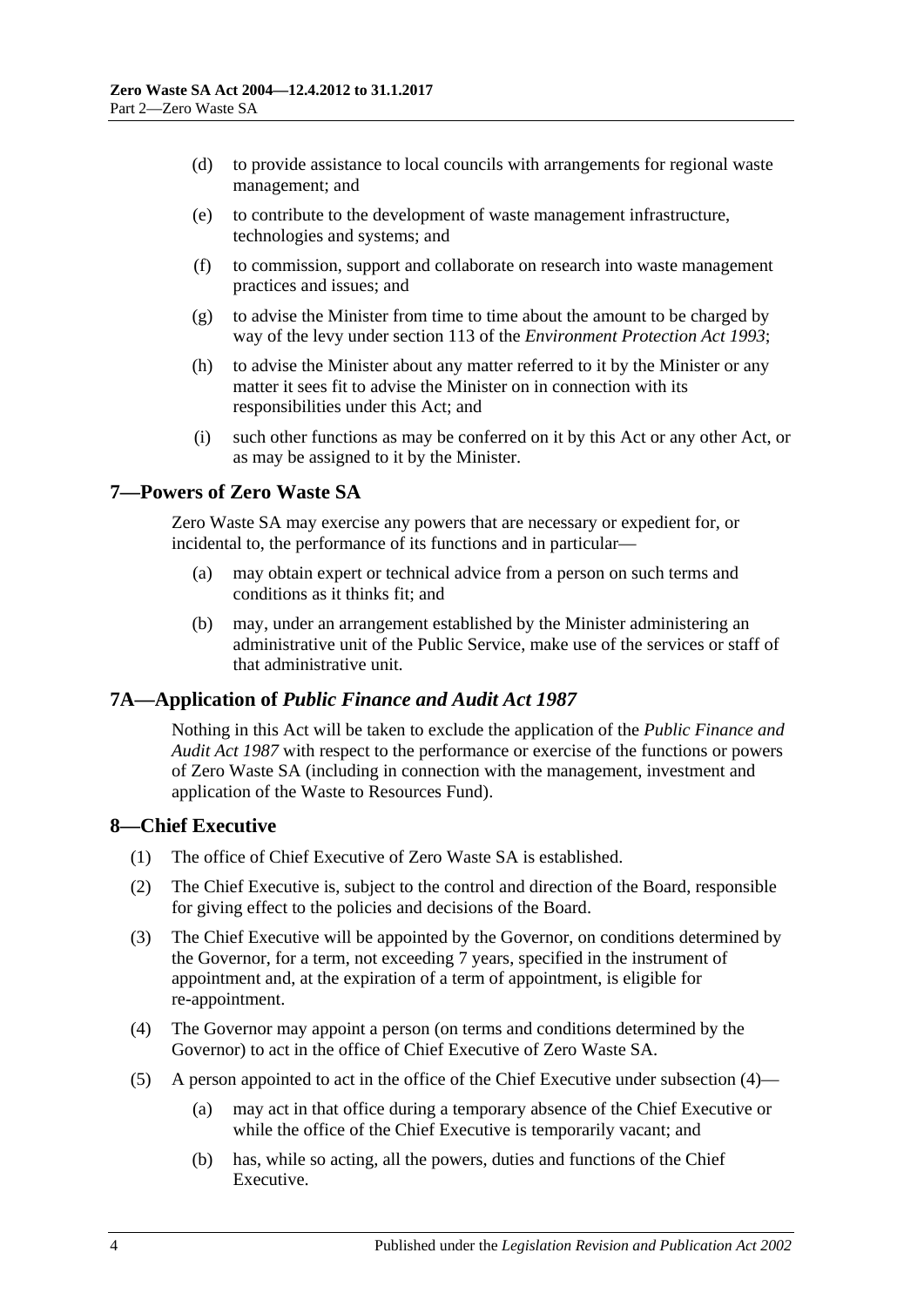### <span id="page-4-0"></span>**9—Board of Zero Waste SA**

- (1) The Board of Zero Waste SA is established as the governing body of Zero Waste SA.
- (2) The Board is to consist of not less than 6 and not more than 10 members.
- (3) The Chief Executive of Zero Waste SA is a member of the Board *ex officio* and the remaining members of the Board will be appointed by the Governor.
- (4) The Minister must consult with the Local Government Association, in accordance with the regulations, in relation to the selection of persons for appointment under this section.
- (5) One member of the Board must be a member of the Board of the Environment Protection Authority.
- (6) The Board's membership must include persons who together have, in the Governor's opinion, practical knowledge of, and experience in, the following areas:
	- (a) environmental sustainability, conservation and protection;
	- (b) local government;
	- (c) waste management industry or waste-related infrastructure development;
	- (d) regional affairs;
	- (e) economic, financial and risk management;
	- (f) advocacy on environmental matters on behalf of the community.
- (7) At least one member of the Board must be a woman and one a man.
- (8) The Governor may appoint a suitable person to be deputy of a member of the Board (other than the Chief Executive) and a person so appointed may act in the place of the member during any absence of the member.

#### <span id="page-4-1"></span>**10—Terms and conditions of office**

- (1) An appointed member of the Board is to be appointed for a term, not exceeding 2 years, specified in the instrument of appointment and is, on the expiration of a term of office, eligible for re-appointment.
- (2) An appointed member of the Board is entitled to such remuneration, allowances and expenses as may be determined by the Governor.
- <span id="page-4-2"></span>(3) The Governor may remove an appointed member of the Board from office for—
	- (a) misconduct; or
	- (b) neglect of duty; or
	- (c) incapacity to carry out satisfactorily the duties of his or her office; or
	- (d) failure to carry out satisfactorily the duties of his or her office.
- (4) An appointed member of the Board neglects his or her duty if the member fails to attend three consecutive meetings without the leave of the Board.
- (5) The office of an appointed member of the Board becomes vacant if the member—
	- (a) dies; or
	- (b) completes a term of office and is not reappointed; or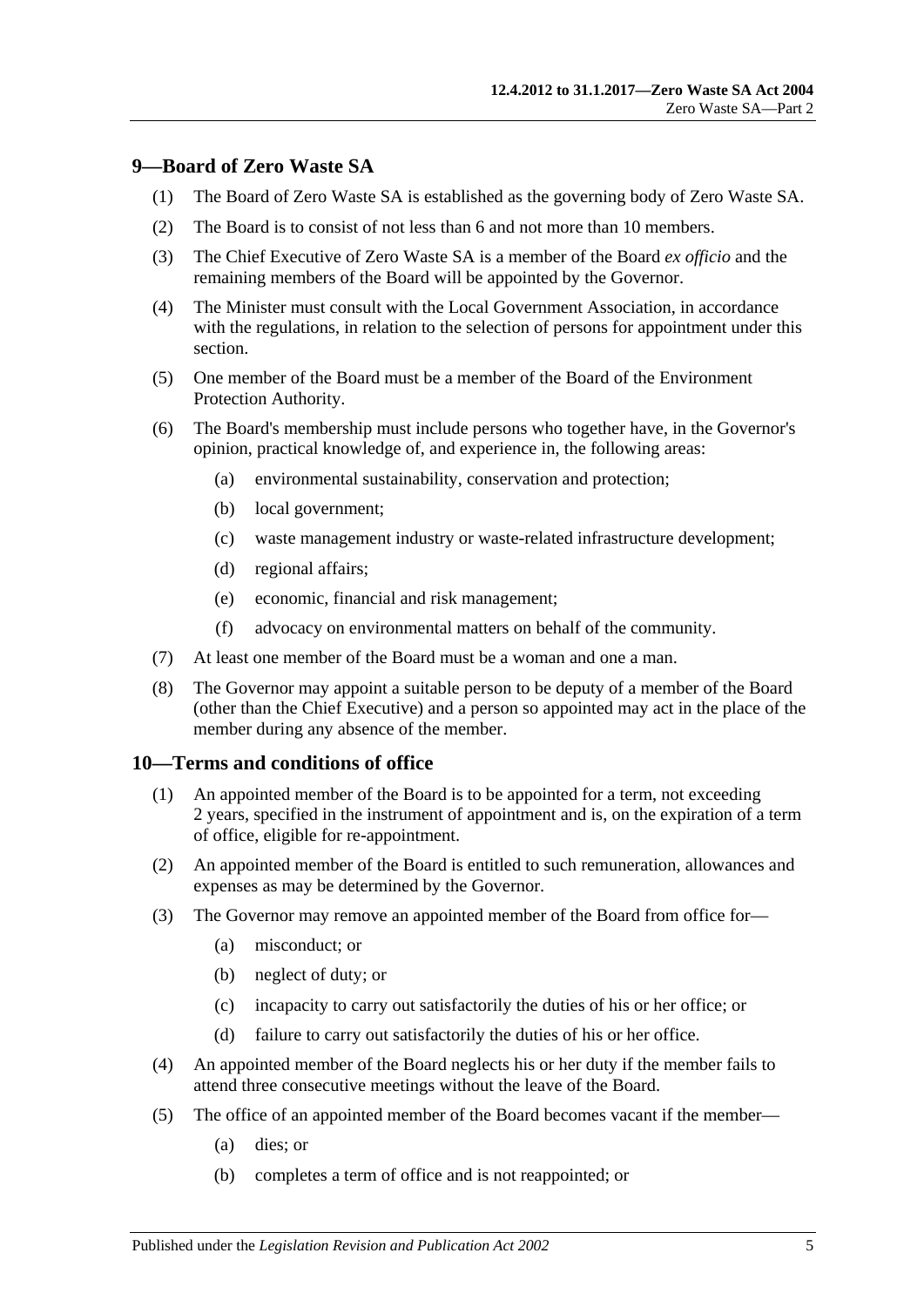- (c) resigns by written notice addressed to the Minister; or
- (d) is removed from office by the Governor under [subsection](#page-4-2) (3).
- (6) On the office of an appointed member of the Board becoming vacant, a person must be appointed in accordance with this Act to the vacant office.

#### <span id="page-5-2"></span><span id="page-5-0"></span>**11—Proceedings of Board**

- (1) The Governor will appoint a member of the Board to preside at meetings of the Board.
- (2) In the absence of the person appointed under [subsection](#page-5-2) (1) from a meeting of the Board, a member chosen by those present will preside.
- <span id="page-5-3"></span>(3) A quorum of the Board consists of half of the total number of its members (ignoring any fraction resulting from the division) plus one and no business may be transacted at such a meeting unless a quorum is present.
- (4) Subject to [subsection](#page-5-3) (3), the Board may act despite vacancies in its membership or a defect in appointment of a member.
- (5) A decision carried by a majority of the votes cast by the members present at a meeting is a decision of the Board.
- (6) Each member present at a meeting of the Board has one vote on a matter arising for decision and, if the votes are equal, the member presiding at the meeting may exercise a casting vote.
- (7) A telephone or video conference between members will, for the purposes of this section, be taken to be a meeting of the Board at which the participating members are present.
- (8) A proposed resolution of the Board becomes a valid decision of the Board despite the fact that it is not voted on at a meeting of the Board if—
	- (a) notice of the proposed resolution is given to all members in accordance with procedures determined by the Board; and
	- (b) a majority of the members express their concurrence in the proposed resolution by letter, facsimile transmission, e-mail or other written communication setting out the terms of the resolution.
- (9) The Board must have accurate minutes kept of its proceedings and make them available to all members of the Board.
- (10) A person who is not a member of the Board may be present during a meeting with the consent of the Board but not otherwise.
- (11) Subject to this Act, the Board may determine its own procedures.

#### <span id="page-5-4"></span><span id="page-5-1"></span>**12—Committees and subcommittees of Board**

- (1) The Board may establish committees or subcommittees as the Board thinks fit to advise Zero Waste SA on any aspect of its functions, or to assist Zero Waste SA in the performance of its functions.
- (2) A committee or subcommittee established under [subsection](#page-5-4) (1) may, but need not, consist of, or include, members of the Board.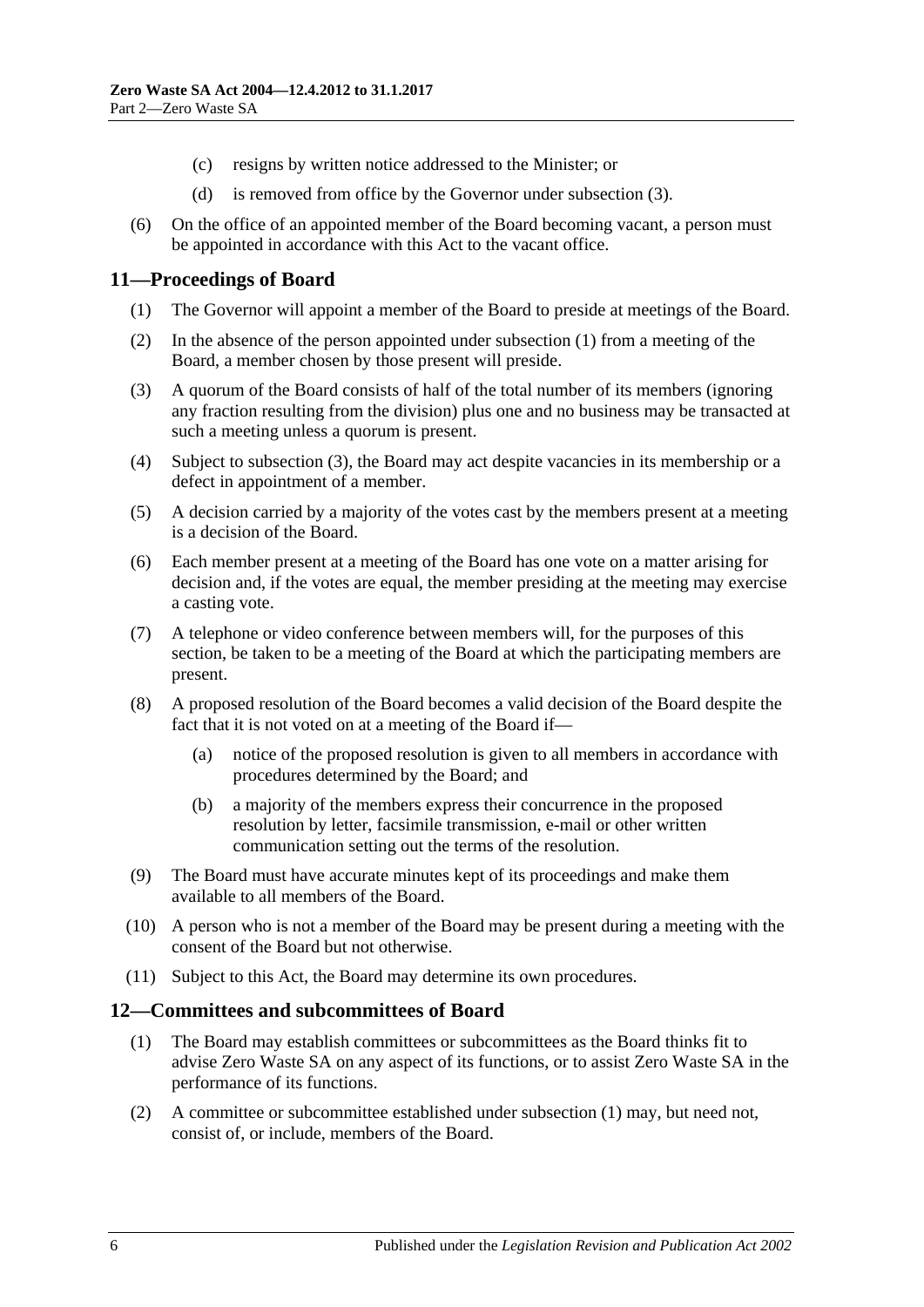- (3) The procedures to be observed in relation to the conduct of business of a committee or a subcommittee of the Board will be—
	- (a) as prescribed by regulation; or
	- (b) insofar as the procedure is not prescribed by regulation—as determined by the Board; or
	- (c) insofar as the procedure is not prescribed by regulation or determined by the Board—as determined by the relevant committee or subcommittee.

#### <span id="page-6-0"></span>**13—Application of Public Sector (Honesty and Accountability) Act 1995**

The *[Public Sector \(Honesty and Accountability\) Act](http://www.legislation.sa.gov.au/index.aspx?action=legref&type=act&legtitle=Public%20Sector%20(Honesty%20and%20Accountability)%20Act%201995) 1995* applies to a member of a committee or subcommittee of the Board as if the committee or subcommittee were an advisory body and the Minister responsible for the administration of this Act were the relevant Minister.

#### <span id="page-6-1"></span>**13A—Delegation**

- (1) Zero Waste SA may delegate to a person (including a person for the time being performing particular duties or holding or acting in a particular position) or committee a function or power under this Act (except a prescribed function or power).
- (2) A delegation—
	- (a) must be by instrument in writing; and
	- (b) may be absolute or conditional; and
	- (c) does not derogate from the power of the delegator to act in a matter; and
	- (d) is revocable at will.
- (3) A delegated function or power may, if the instrument of delegation so provides, be further delegated in accordance with that instrument.
- (4) In legal proceedings, an apparently genuine certificate, purportedly signed by the presiding member of the Board containing particulars of a delegation under this section, will, in the absence of proof to the contrary, be accepted as proof that the delegation was made in accordance with the particulars.

#### <span id="page-6-2"></span>**14—Business plan**

- (1) Zero Waste SA must, at least one month before the beginning of each financial year, submit a business plan to the Minister for approval.
- (2) A business plan must—
	- (a) set out Zero Waste SA's major projects, and its goals and priorities with respect to the full range of Zero Waste SA's functions, for the next 3 financial years; and
	- (b) set out Zero Waste SA's budget for the next financial year (including estimates of its income and expenditure for that period); and
	- (c) conform with any requirements of the Minister as to the form of the plan and any other matters to be addressed by the plan.
- (3) The Minister may approve a business plan submitted under this section with or without modification.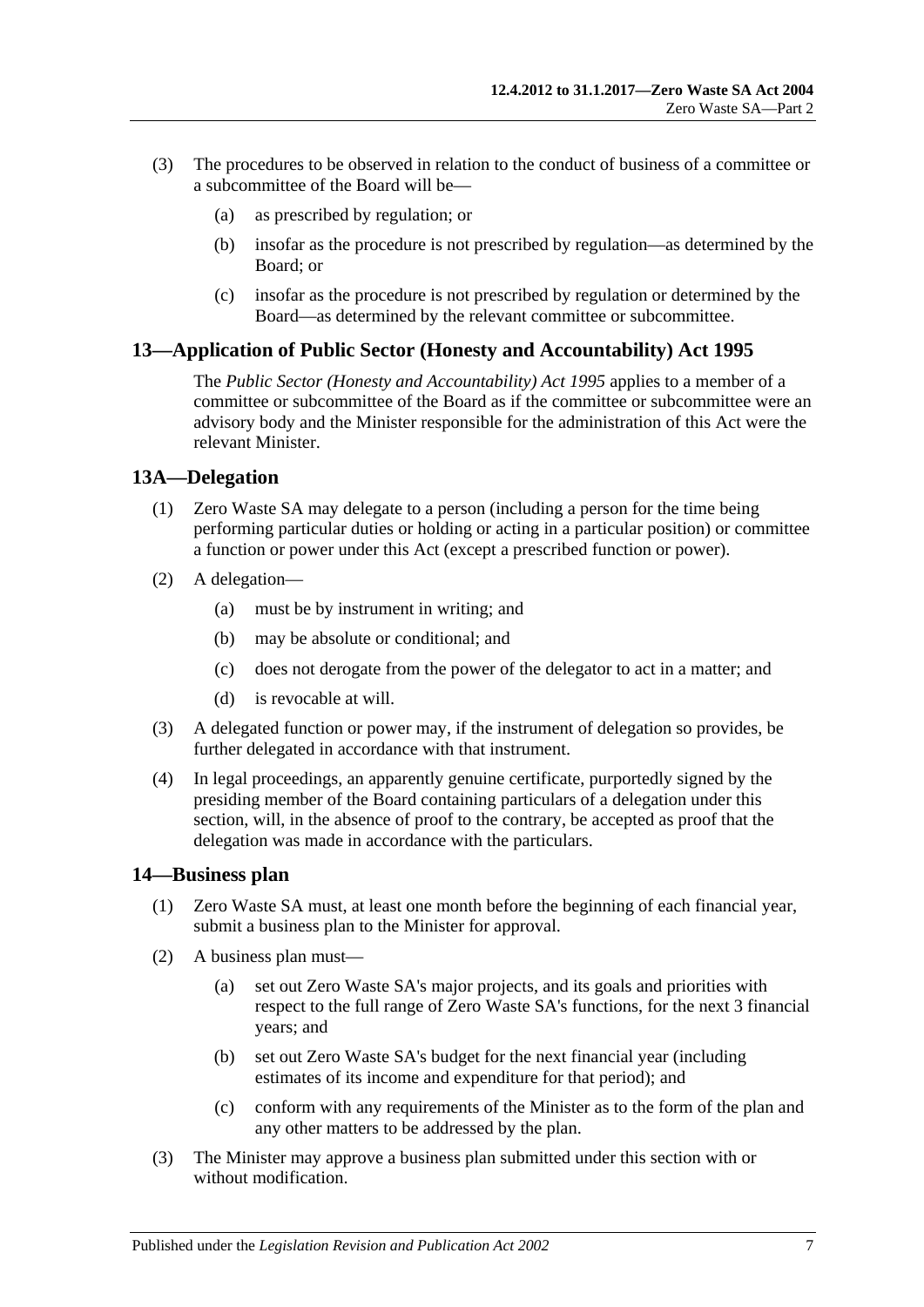- (4) If a business plan is not approved by the Minister (with or without modification) before the commencement of the period to which it relates, Zero Waste SA may proceed as if it were approved (but is bound by any modifications subsequently required by the Minister).
- (5) Zero Waste SA may, at any time, submit a variation of its business plan to the Minister for the Minister's approval (which may be with or without modification).
- (6) Zero Waste SA must ensure that its business plan, as last approved under this section, is available for public inspection on a website and at its principal place of business during normal office hours.
- (7) In this section—

*financial year* means—

- (a) the period starting from a date specified by the Minister and ending on 30 June following the commencement of this section; or
- (b) a succeeding period of 12 months commencing on 1 July.

### <span id="page-7-0"></span>**15—Annual report**

- (1) Zero Waste SA must, on or before 30 September in each year, present a report to the Minister on Zero Waste SA's operations during the previous financial year.
- (2) A report under this section must include—
	- (a) an audited statement of the income and expenditure of the Waste to Resources Fund, together with details of the items of income and expenditure of the Fund, for the period to which the report relates; and
	- (b) any direction given to Zero Waste SA by the Minister during the period to which the report relates; and
	- (c) details of the co-ordination of activities by Zero Waste SA and the Environment Protection Authority during the period to which the report relates; and
	- (d) an assessment of the adequacy of the waste strategy and its implementation during the period to which the report relates according to the criteria and methods established in the strategy.
- (3) The Minister must, within 12 sitting days after receipt of a report under this section, cause copies of the report to be laid before each House of Parliament.

### <span id="page-7-1"></span>**16—Use and protection of name**

- (1) Zero Waste SA has a proprietary interest in—
	- (a) the name "Zero Waste"; and
	- (b) the name "Zero Waste SA"; and
	- (c) any other name prescribed by regulation for the purposes of this section.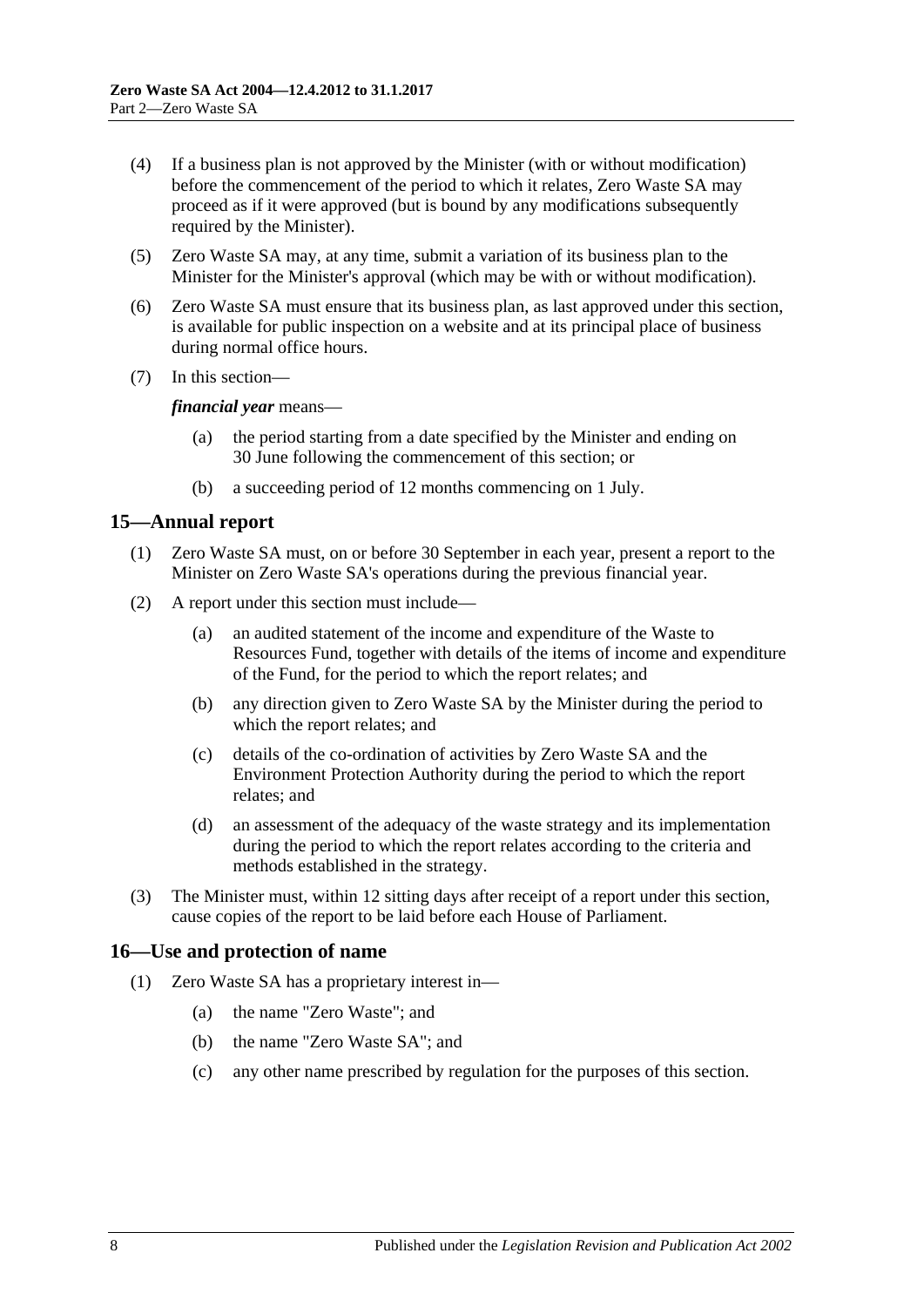(2) A person must not, without the consent of Zero Waste SA in the course of a trade or business, use a name in which Zero Waste SA has a proprietary interest under this section for the purpose of promoting the sale of services or the provision of any benefits.

Maximum penalty: \$20 000.

- (3) A consent under this section—
	- (a) may be given with or without conditions (including conditions requiring payment to Zero Waste SA); and
	- (b) must be given in writing addressed to the applicant for the consent; and
	- (c) may be revoked by Zero Waste SA for a breach of a condition by notice in writing given personally or by post to a person who has the benefit of the consent.
- <span id="page-8-2"></span>(4) The Supreme Court may, on the application of Zero Waste SA, grant an injunction to restrain a breach of this section.
- <span id="page-8-3"></span>(5) The court by which a person is convicted of an offence against this section may, on the application of Zero Waste SA, order the convicted person to pay compensation of an amount fixed by the court to Zero Waste SA.
- (6) [Subsections](#page-8-2) (4) and [\(5\)](#page-8-3) do not derogate from any civil remedy that may be available to Zero Waste SA apart from those subsections.

# <span id="page-8-0"></span>**Part 3—Waste to Resources Fund**

#### <span id="page-8-1"></span>**17—Waste to Resources Fund**

- (1) The *Waste to Resources Fund* is established.
- (2) The Fund must be kept as directed by the Treasurer.
- <span id="page-8-4"></span>(3) The Fund is to consist of the following money:
	- (a) 50 per cent, or such greater percentage as may be prescribed, of the amount paid by waste depot licence holders by way of levy under section 113 of the *[Environment Protection Act](http://www.legislation.sa.gov.au/index.aspx?action=legref&type=act&legtitle=Environment%20Protection%20Act%201993) 1993* in respect of solid waste received at the depots;
	- (b) any money appropriated by Parliament for the purposes of the Fund;
	- (c) any money paid into the Fund at the direction or with the approval of the Minister and the Treasurer;
	- (d) any money received by way of grant, gift or bequest for the purposes of the Fund;
	- (e) any income from investment of money belonging to the Fund;
	- (f) any money paid into the Fund under any other Act.
- (4) The Minister must, at least annually, review the adequacy of the amount paid into the Fund under [subsection](#page-8-4) (3)(a).
- (5) The Fund may be applied by Zero Waste SA (without further appropriation than this subsection) in accordance with the business plan or in any other manner authorised by the Minister for the purposes of this Act.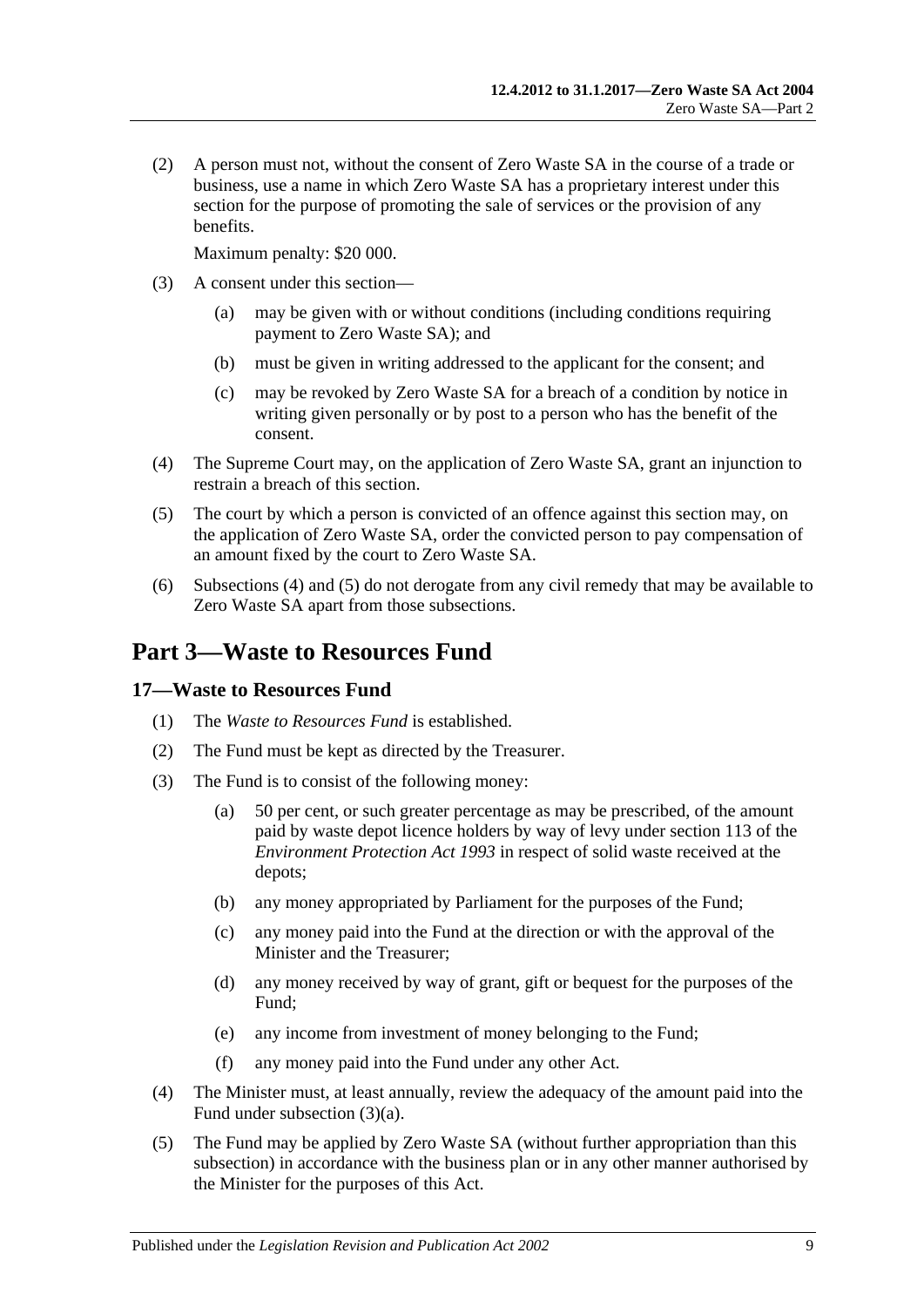(6) Zero Waste SA may, with the approval of the Treasurer, invest in a manner approved by the Treasurer any of the money belonging to the Fund that is not immediately required for the purposes of the Fund.

# <span id="page-9-0"></span>**Part 4—Waste strategy**

#### <span id="page-9-1"></span>**18—Development of waste strategy**

- (1) Zero Waste SA is to develop a waste strategy for the State.
- (2) A waste strategy—
	- (a) is to include objectives, principles and priorities of Zero Waste SA for the management of waste generated or disposed of in the State; and
	- (b) is to include analysis of waste generation levels and waste management practices; and
	- (c) is, as a result of the analysis undertaken, to include targets or goals for—
		- (i) waste reduction; and
		- (ii) the diversion of waste from landfill disposal; and
		- (iii) waste collection, transport and disposal; and
		- (iv) public and industry awareness and education programs; and
		- (v) research; and
	- (d) is to identify—
		- (i) the means of implementation of the targets or goals; and
		- (ii) any obstacles or potential obstacles to the implementation of the targets or goals; and
		- (iii) any significant risks associated with the implementation of the targets or goals; and
	- (e) is to establish criteria and methods for assessing the adequacy of the strategy and its implementation.
- (3) A waste strategy does not take effect until it is adopted by Zero Waste SA.
- (4) Before adopting a waste strategy, Zero Waste SA must—
	- (a) cause copies of the proposed waste strategy to be sent to the Minister and, as prescribed, State and local government bodies; and
	- (b) cause notice of the proposed strategy to be published in a newspaper circulating throughout the State; and
	- (c) cause copies of the proposed strategy to be made available for public inspection on a website and at its principal place of business during normal office hours; and
	- (d) allow a period of at least 8 weeks for consultation with State and local government bodies and written submissions from the public on the proposed strategy; and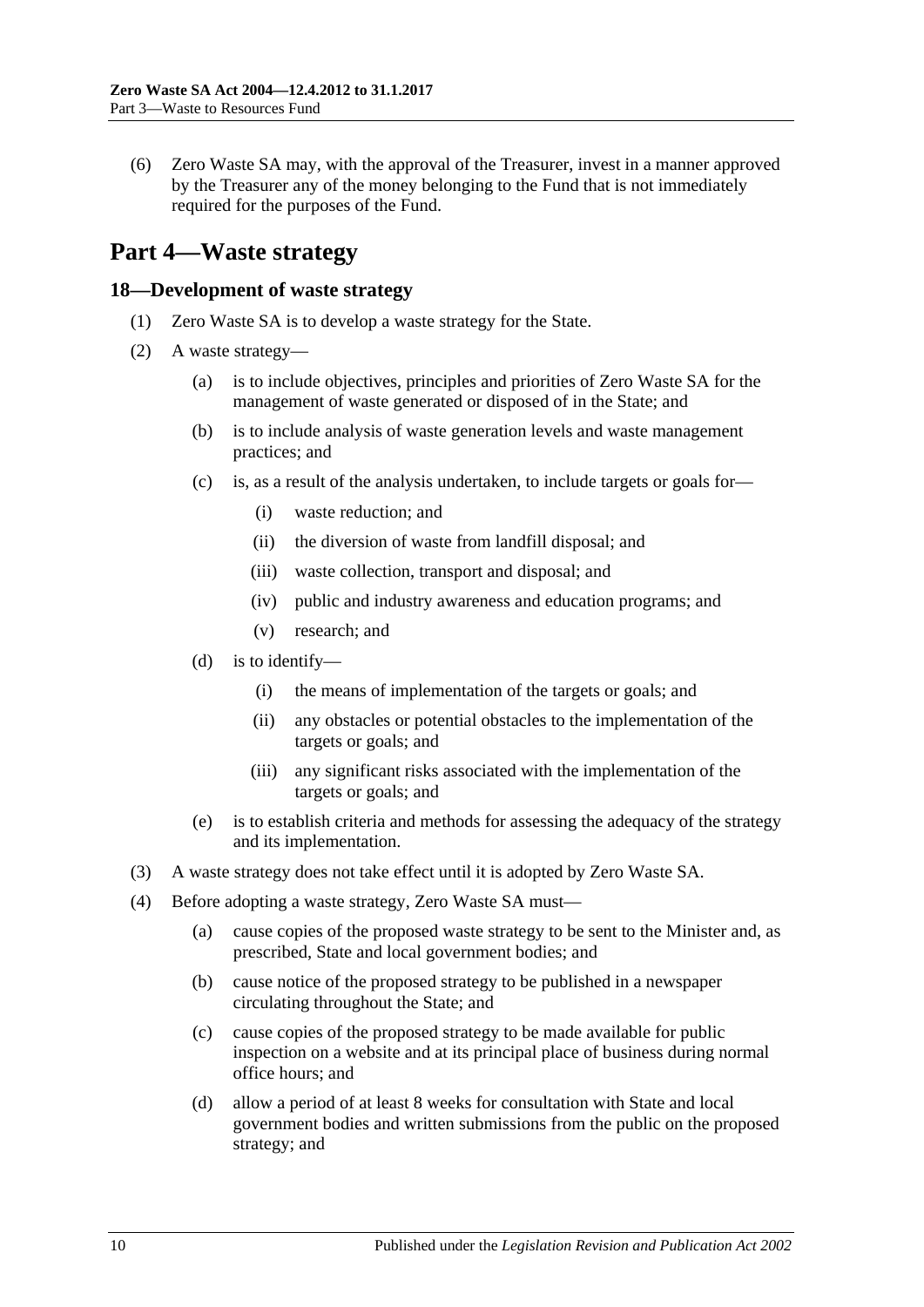- (e) take into consideration the views and submissions gathered through that process.
- (5) The first waste strategy is to be adopted within 12 months after the establishment of Zero Waste SA or at a time directed by the Minister.
- (6) Subsequent waste strategies, to replace existing waste strategies, are to be developed at intervals of not more than 5 years or at a time directed by the Minister.
- (7) Zero Waste SA must ensure that the current waste strategy is available for public inspection on a website and at its principal place of business during normal office hours.

# <span id="page-10-0"></span>**19—Zero Waste SA and Environment Protection Authority to co-ordinate activities**

Zero Waste SA and the Environment Protection Authority are required to co-ordinate their activities for the development and implementation of waste strategies under this Part.

# <span id="page-10-1"></span>**Part 5—Miscellaneous**

# <span id="page-10-2"></span>**21—Regulations**

The Governor may make such regulations as are contemplated by, or as are necessary or expedient for the purposes of, this Act.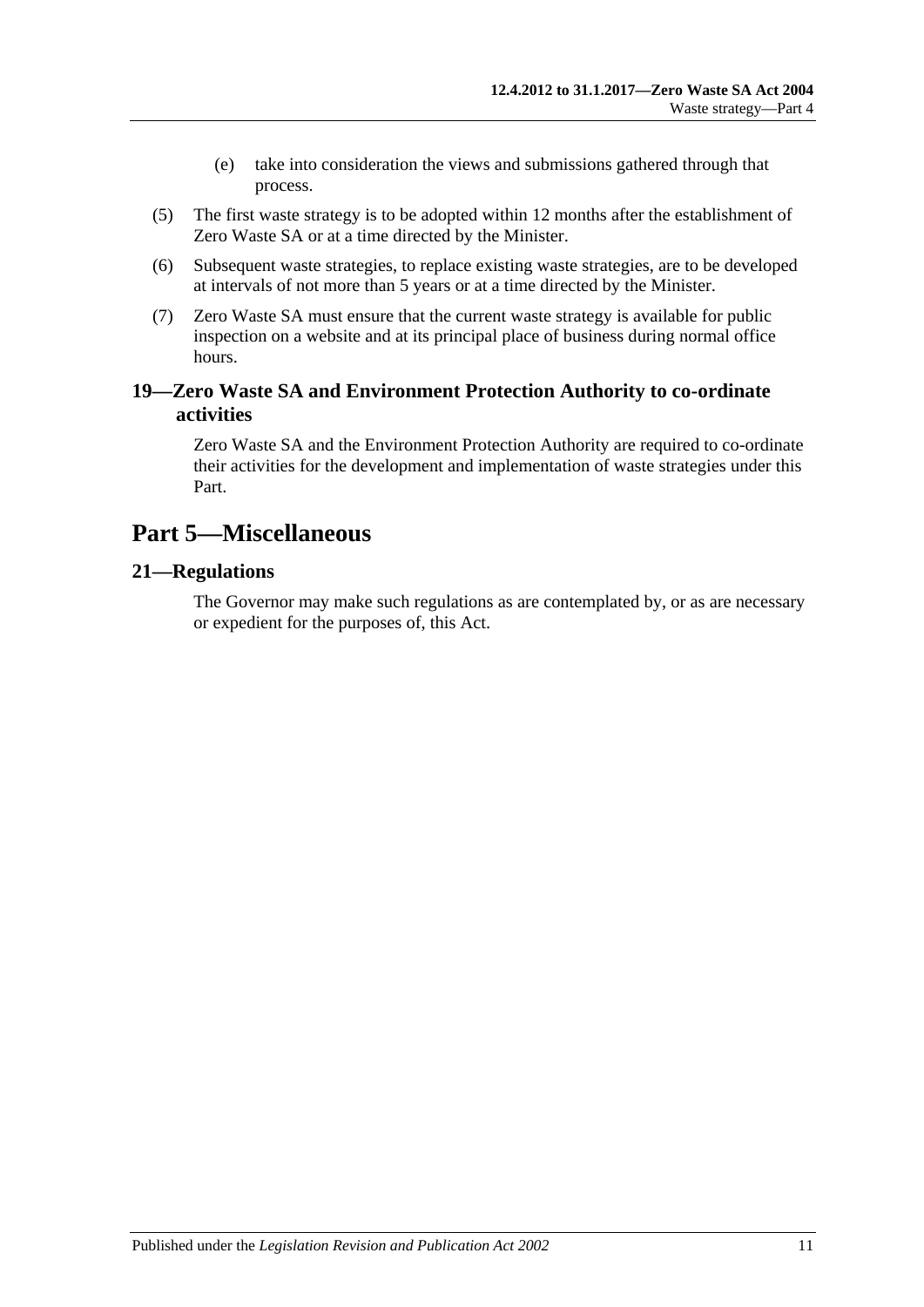# <span id="page-11-0"></span>**Legislative history**

# **Notes**

- Amendments of this version that are uncommenced are not incorporated into the text.
- Please note—References in the legislation to other legislation or instruments or to titles of bodies or offices are not automatically updated as part of the program for the revision and publication of legislation and therefore may be obsolete.
- Earlier versions of this Act (historical versions) are listed at the end of the legislative history.
- For further information relating to the Act and subordinate legislation made under the Act see the Index of South Australian Statutes or www.legislation.sa.gov.au.

# **Legislation amended by principal Act**

The *Zero Waste SA Act 2004* amended the following:

*Environment Protection Act 1993*

# **Principal Act and amendments**

New entries appear in bold.

| Year    | No  | Title                                                                               | Assent    | Commencement                                                             |
|---------|-----|-------------------------------------------------------------------------------------|-----------|--------------------------------------------------------------------------|
| 2004    |     | Zero Waste SA Act 2004                                                              | 4.3.2004  | 7.5.2004 (Gazette 6.5.2004 p1225)                                        |
| 2009    | -84 | Statutes Amendment (Public Sector 10.12.2009)<br>Consequential Amendments) Act 2009 |           | Pt 170 (ss $385 - 387$ ) $-1.2.2010$ ( <i>Gazette</i><br>28.1.2010 p320) |
| 2012 7  |     | Zero Waste SA (Miscellaneous)<br><b>Amendment Act 2012</b>                          | 12.4.2012 | 12.4.2012                                                                |
| 2016 57 |     | Statutes Amendment (Budget 2016) 8.12.2016<br>Act 2016                              |           | Pt 13 (ss $111-133-1.2.2017$ (Gazette<br>27.1.2017 p201)                 |

# **Provisions amended**

New entries appear in bold.

| Entries that relate to provisions that have been deleted appear in italics. |  |  |  |  |
|-----------------------------------------------------------------------------|--|--|--|--|
|-----------------------------------------------------------------------------|--|--|--|--|

| Provision        | How varied                                                            | Commencement |
|------------------|-----------------------------------------------------------------------|--------------|
| Long title       | amended under Legislation Revision and<br><b>Publication Act 2002</b> | 1.2.2010     |
| Pt1              |                                                                       |              |
| s <sub>2</sub>   | omitted under Legislation Revision and<br><b>Publication Act 2002</b> | 1.2.2010     |
| Pt 2             |                                                                       |              |
| s <sub>7</sub>   | amended by $84/2009$ s 385                                            | 1.2.2010     |
| s 7A             | inserted by $7/2012$ s 3                                              | 12.4.2012    |
| s 13             | substituted by $84/2009$ s 386                                        | 1.2.2010     |
| s <sub>13A</sub> | inserted by $7/2012$ s 4                                              | 12.4.2012    |